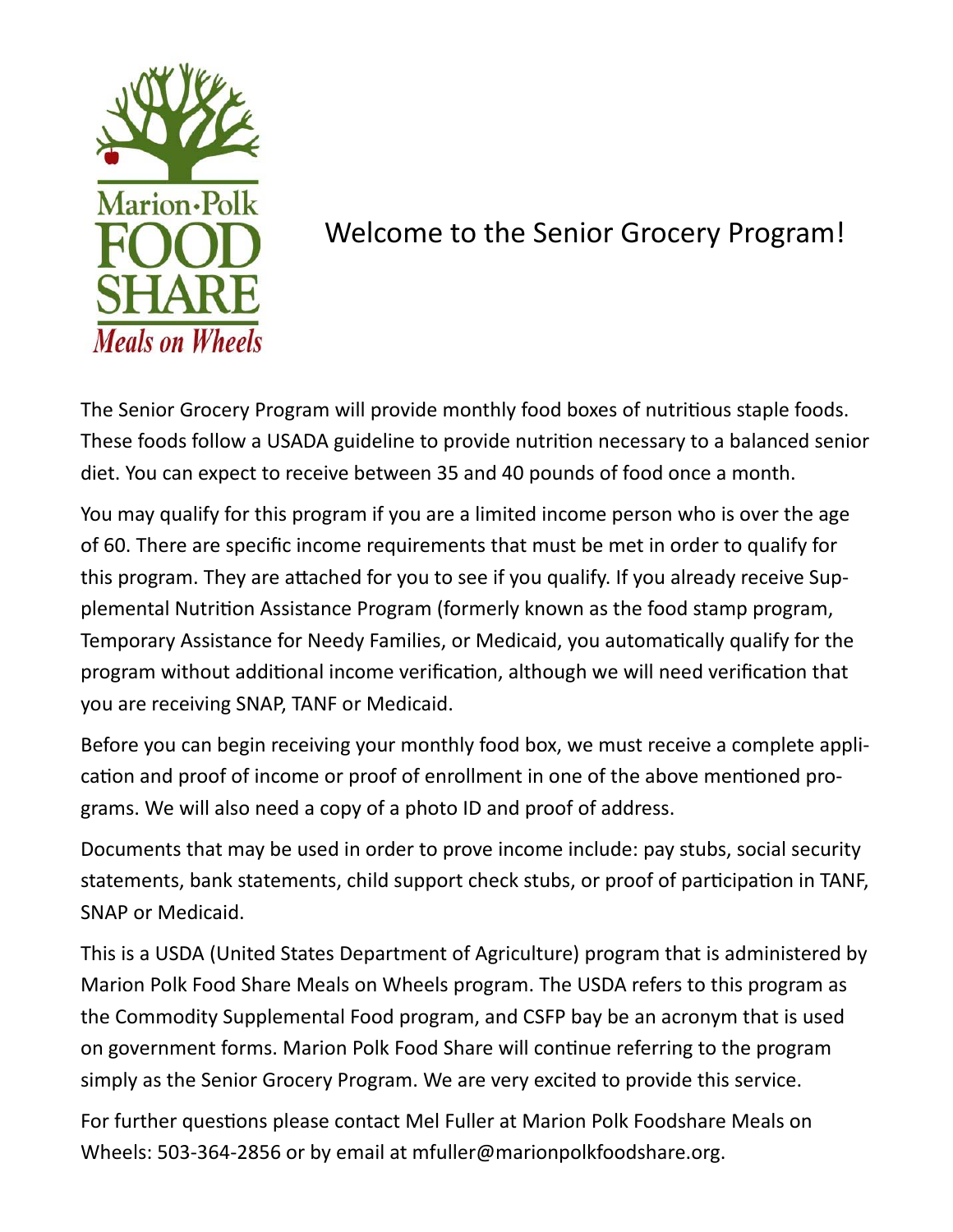### APPLICATION FOR THE COMMODITY SUPPLEMENTAL FOOD PROGRAM

--CSFP or the Senior Grocery Program —

Please read this page before filling out the form.

## HOW DO I APPLY FOR THE COMMODITY PROGRAM?

This application is for the CSFP Program. To determine if you qualify, you must submit this application to Marion-Polk Food Share. You must meet certain program requirements to participate in the program. You are not allowed to be enrolled in the WIC Program and the CSFP Program at the same time. This program allows specified nutritional foods and offers information on nutritional needs.

## To apply, you must:

- 1. Complete this form with all the necessary information
- 2. Show proof of statements you make on this form, including Proof of income or self-declaration of no-income, Proof of residence, Picture ID

## HOW DO I APPLY FOR OTHER PROGRAMS AND SERVICES?

You must contact: Marion-Polk Food Share Meals on Wheels at 2615 Portland Road NE Salem, Oregon or call (503) 36- 2856 if you want to apply for other services and programs offered by the agency.

## HEARING RIGHTS FOR THE CSFP PROGRAM ONLY:

"Standards for participation in the Program are the same for everyone regardless or race, color, national origin, age, sex, and disabilities; you may appeal any decision made regarding your written denial or termination from the Program. If your application is approved, nutrition education will be made available to you and you are encouraged to participate. "

If you disagree with denial or termination of assistance, you can request a fair hearing within sixty (60) days of the decision by contacting Marion-Polk Food Share. A request for a fair hearing shall be personally presented, either orally or in writing. A request for an information review must include: 1) Name, address and contact phone number, 2) the reason for the grievance, 3) the action of relief sought.

A hearings officer will arrange a date, time and place convenient to both you and Marion-Polk Food Share. In preparing for the hearing you have the right to examine any documents, including records and regulations that are directly relevant to the hearing. You have the right to be represented by counsel or any other person chosen as your representative. You have the right to a private hearing unless you request a public hearing. You have the right to cross-examine all witnesses. The hearings officer must render a decision within fourteen (14) days of the hearing. If you disagree with the decision of the hearing officer, you may pursue a judicial review.

## DATA COLLECTION:

Racial and/or ethnic data collected on this form have no effect on the eligibility determination of the household. Thank you for filling out this form as accurately and completely as possible. The federal government is requesting this information in order to monitor compliance with the federal statutes that prohibit federally assisted programs from discriminating against applicants on this basis. Information obtained will be kept confidential and used for statistical analysis only. Racial and ethnic information is voluntary.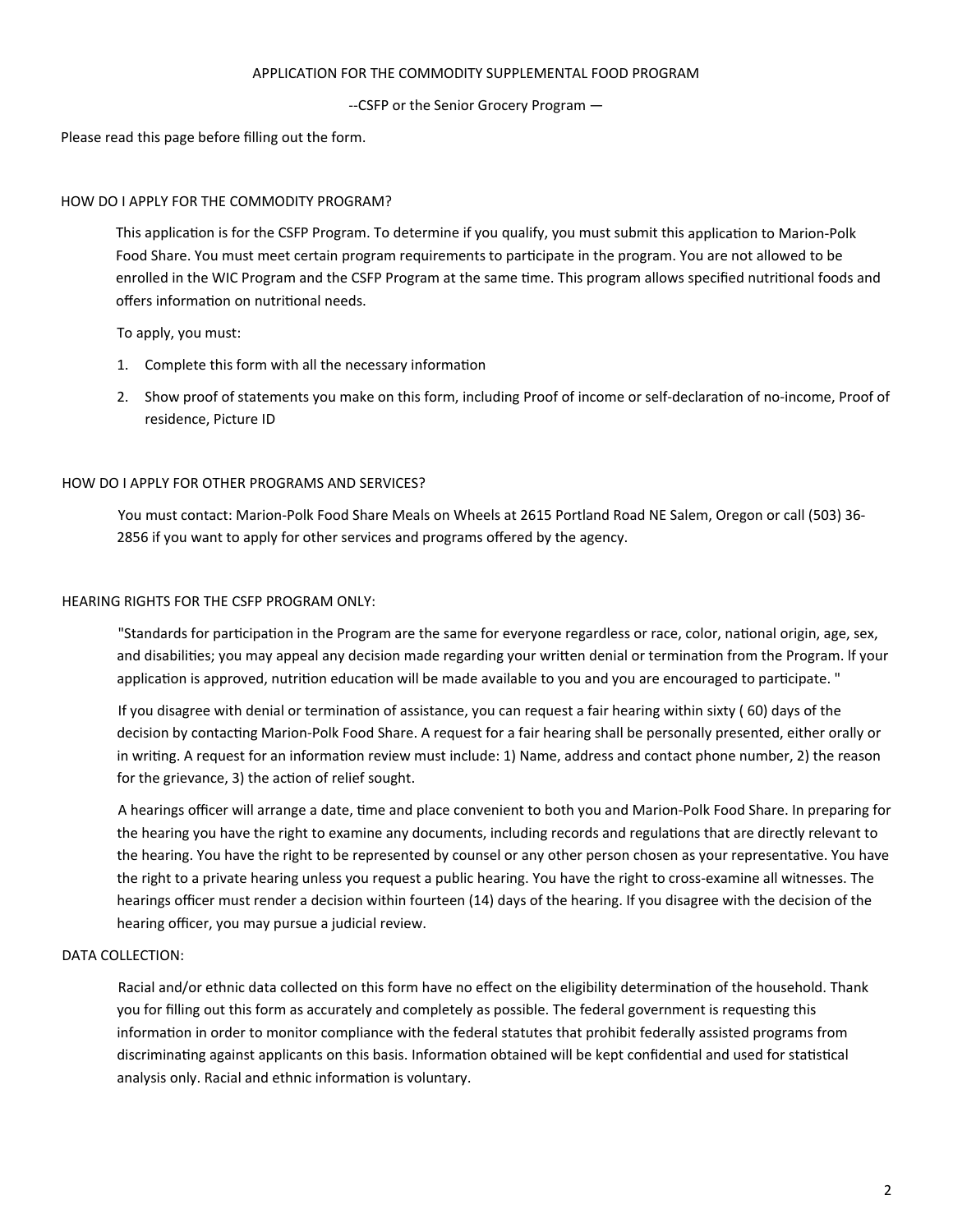#### COMMODITY SUPPLEMENTAL FOOD PROGRAM APPLICATION

|                                                                                                                       |  |                                      | City                                             |                              | $\overline{Zip}$   |  |  |
|-----------------------------------------------------------------------------------------------------------------------|--|--------------------------------------|--------------------------------------------------|------------------------------|--------------------|--|--|
|                                                                                                                       |  |                                      |                                                  |                              |                    |  |  |
|                                                                                                                       |  |                                      | City                                             |                              | Zip                |  |  |
|                                                                                                                       |  | Date of Birth: _____________________ |                                                  |                              |                    |  |  |
| Complete this section for all other persons in your household:                                                        |  |                                      |                                                  |                              |                    |  |  |
| Last Name                                                                                                             |  | <b>First Name</b><br>Relationship    |                                                  | Date of Birth-mm/dd/yy       |                    |  |  |
|                                                                                                                       |  |                                      |                                                  |                              |                    |  |  |
|                                                                                                                       |  |                                      |                                                  |                              |                    |  |  |
|                                                                                                                       |  |                                      |                                                  |                              |                    |  |  |
|                                                                                                                       |  |                                      |                                                  |                              |                    |  |  |
|                                                                                                                       |  |                                      |                                                  |                              |                    |  |  |
|                                                                                                                       |  |                                      |                                                  |                              |                    |  |  |
| <b>Source of Household Income:</b><br>$\Box$ Social Security                                                          |  | $\Box$ Unemployment Insurance        |                                                  | $\square$ General Assistance | $\Box$ Farm Worker |  |  |
| $\Box$ Social Security Disability                                                                                     |  | $\square$ Employment                 |                                                  | $\square$ TANF               | $\square$ Disabled |  |  |
| $\square$ SSI                                                                                                         |  | $\square$ Seasonal Employment        |                                                  | $\square$ Self-Employed      | $\Box$ Veteran     |  |  |
| $\square$ Pension                                                                                                     |  | $\Box$ Foster Children               |                                                  | $\Box$ Health Insurance      |                    |  |  |
| <b>Financial Situation Changes:</b>                                                                                   |  |                                      |                                                  |                              |                    |  |  |
| Do you expect changes in your financial situation or living arrangements in the next few months? $\Box$ Yes $\Box$ No |  |                                      |                                                  |                              |                    |  |  |
|                                                                                                                       |  |                                      |                                                  |                              |                    |  |  |
|                                                                                                                       |  |                                      |                                                  |                              |                    |  |  |
|                                                                                                                       |  |                                      |                                                  |                              |                    |  |  |
| Head of Household's Ethnic Origin:<br>Are you Hispanic or Latino? _____ Yes _______ No<br>1)                          |  |                                      |                                                  |                              |                    |  |  |
| What is your race? (Check all that apply)<br>2)                                                                       |  |                                      |                                                  |                              |                    |  |  |
| $\Box$ American Indian or Alaskan Native                                                                              |  | $\Box$ Asian                         |                                                  | $\Box$ White                 |                    |  |  |
| $\Box$ Black or African American                                                                                      |  |                                      | $\Box$ Native Hawaiian or other Pacific Islander |                              |                    |  |  |
| $\Box$ I decline to answer                                                                                            |  |                                      |                                                  |                              |                    |  |  |
|                                                                                                                       |  |                                      |                                                  |                              |                    |  |  |
| <b>Authorized Representative:</b>                                                                                     |  |                                      |                                                  |                              |                    |  |  |

You can authorize someone outside your household to get your food commodities for you.

By signing this form, I hereby authorize (Name): \_\_\_\_\_\_\_\_\_\_\_\_\_\_\_\_\_\_\_\_Phone Number: \_\_\_\_\_\_\_\_\_\_ to provide information to Oregon Housing and Community Services (OHCS) on my behalf regarding the CSFP. I further authorize OHCS and Marion-Polk Food Share to access any records in order to verify information given.

I consent to any legally authorized investigation for confirmation of any information that I provide. I agree to let the State of Oregon Department of Human Services give information to OHCS or Marion-Polk Food Share to determine my eligibility.